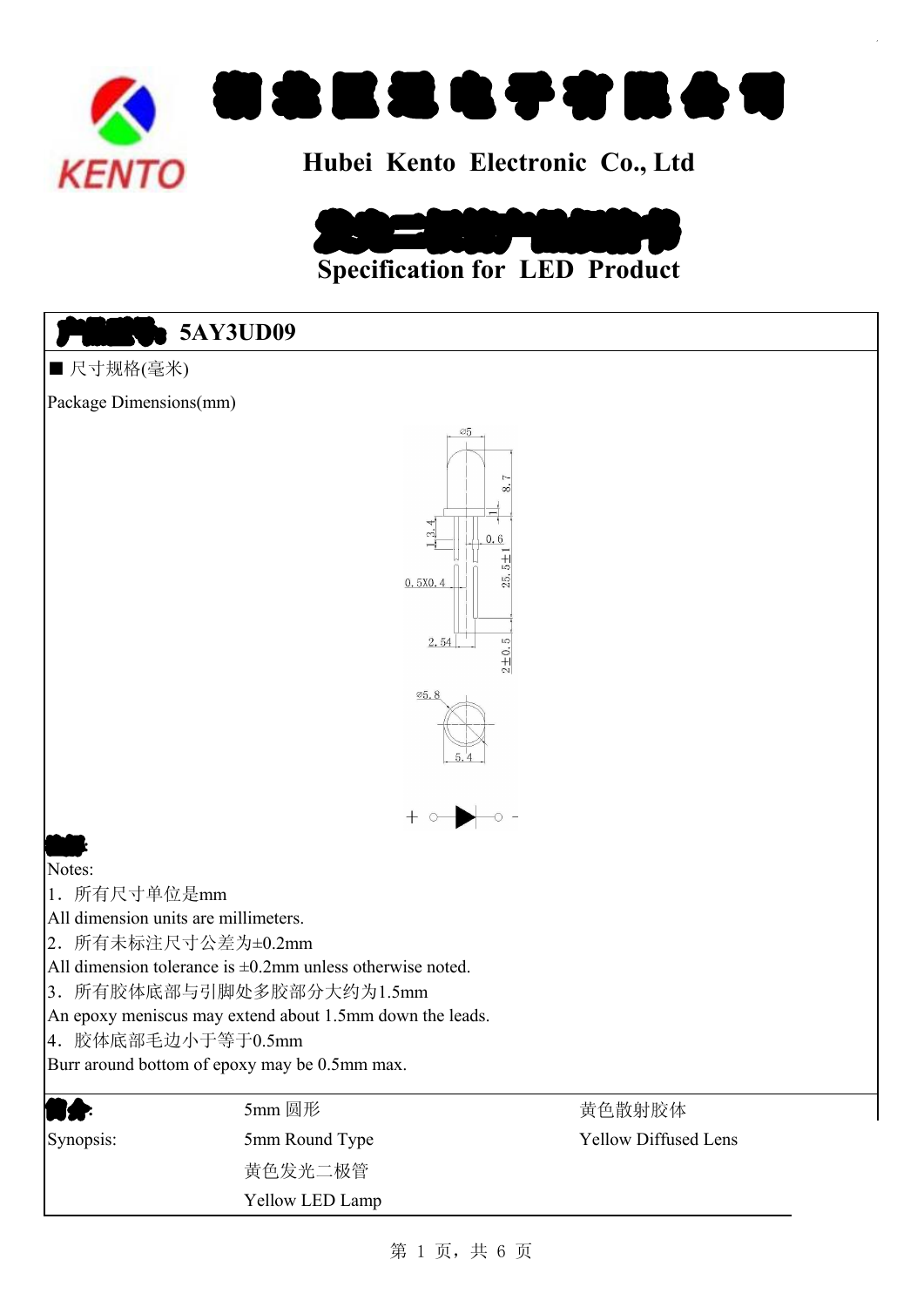# 初 老 臣 退 电 子 有 眠 会 可 **KENTO Hubei Kento Electronic Co., Ltd**

#### **SAY3UD09** | 项目 符号 条件 最小值 | 典型值 | 最大值 | 单位 SYMBOL CONDITION MIN. TYP. MAX. UNIT 正向电压 Forward Voltage 反向电流 Reverse Current 主波长 Dominant Wavelength 发光强度 Euminous Intensity IV 50%能量发光视角 50% Power Viewing Angle ■ 最大绝对额定值(室温 <sup>=</sup> <sup>25</sup>℃)Absolute Maximum Ratings at (Ta <sup>=</sup> <sup>25</sup>℃) ┃ 项目 符号 ┃ 最大绝对额定值 单位 ITEMS SYMBOL UNIT ABSOLUTE MAXIMUM RATING 正向电流 Forward Current 峰值正向电流 Peak Forward Current 连续工作电流 Continuous Forward Current 反向电压 Reverse Voltage 功耗 Power Dissipation 工作温度 Operation Temperature 贮存温度 Storage Temperature 引脚镀锡温度 Lead Soldering Temperature 90  $-40 \sim +80$  $-40 \sim +80$  °C mA mA mA V mW 1.8 1 2.5 1 V ---  $1.1 \mu A$ --- 1 630 1 nm  $432 \qquad \qquad \text{med}$ deg 1.1 376 ---1.8 --- $-$ 337 27 50 220 20 5  $VF$   $IF = 20mA$  | 1.4 --- $\lambda$  D IF = 20 mA | 620 IV  $IF = 20mA + 337$ ---PD Topr Tstg Tsol IR  $VR = 5V$  $2\theta\%$  IF =  $20mA$ マンクロ ランス ワイン 项目 しょうかい じゅうかい ITEMS VF IR λD  $2\theta\frac{1}{2}$ ■ 主要光电特性 (室温 = 25℃)Typical Electrical & Optical Characteristics (Ta = 25℃) 最大温度260℃,最长时间<sup>5</sup> 秒 Max.260°C for 5 sec Max. <u>IF and the second second in the second second in the second second in the second second in the second second in </u> IFP  $\mathbb{L}$ VR

IFP 条件:脉冲宽度小于等于10 分钟

IFP Conditions:Pulse Width≤10msec duty≤1/10

Tsol 条件:离胶体底部4mm 处为基础

Tsol Conditions: 4mm from the base of the epoxy bulb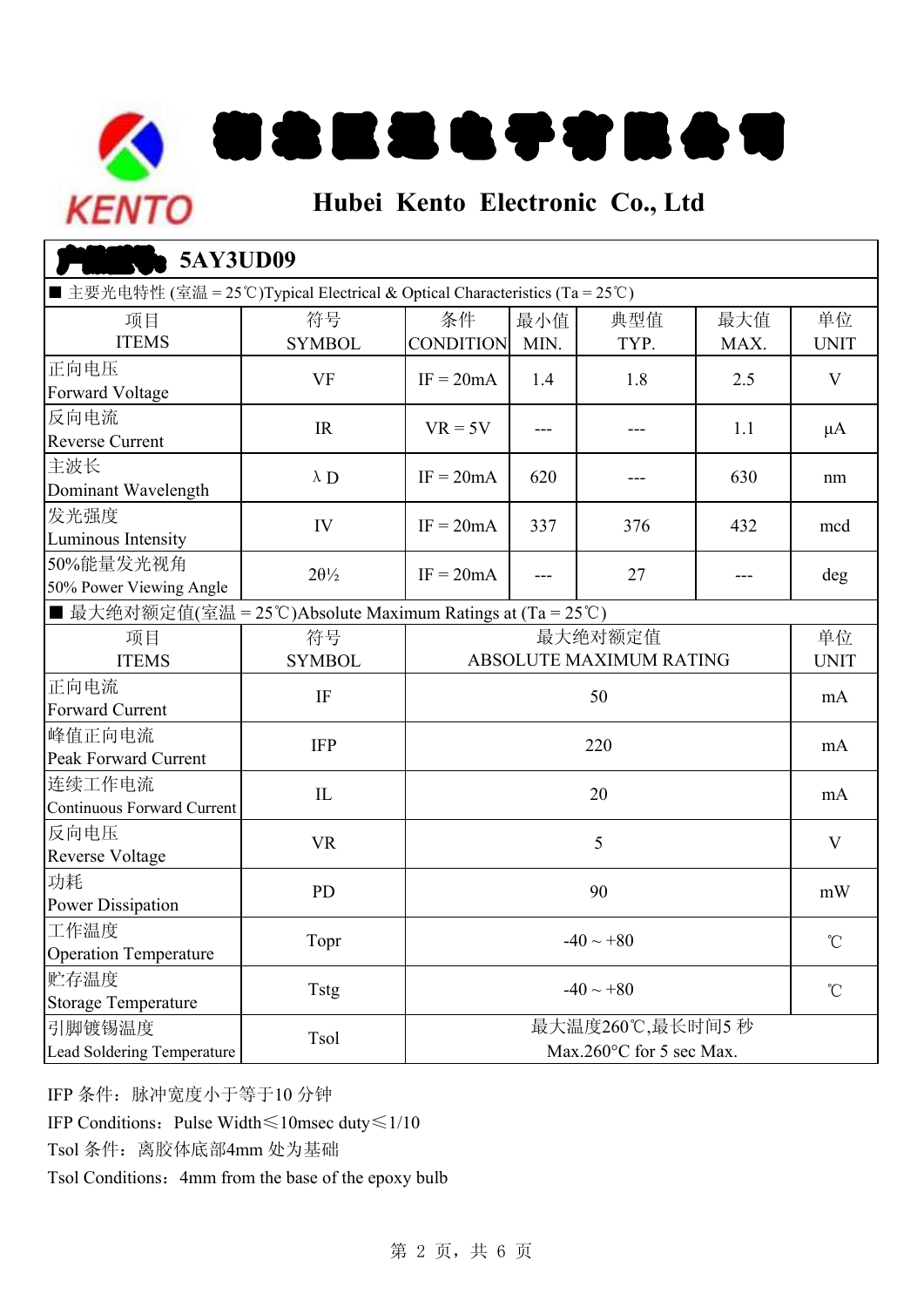

| <b>KENTO</b>                                       |                                                     | Hubei Kento Electronic Co., Ltd                                                                                                     |                                        |                      |                       |
|----------------------------------------------------|-----------------------------------------------------|-------------------------------------------------------------------------------------------------------------------------------------|----------------------------------------|----------------------|-----------------------|
|                                                    | <b>5AY3UD09</b>                                     |                                                                                                                                     |                                        |                      |                       |
| <b>Spatial Distribution</b><br>0<br>10<br>20<br>30 | 40<br>50<br>60<br>70<br>80                          | 100<br>'60<br>2рө<br>250<br>380<br>120<br>110<br>100<br>$90^{\circ}$                                                                | 180<br>170<br>160<br>150<br>140<br>:30 |                      |                       |
|                                                    |                                                     |                                                                                                                                     |                                        |                      |                       |
| <b>Reliability Performance</b>                     |                                                     |                                                                                                                                     |                                        |                      |                       |
| <b>Test Classification</b><br>Life Test            | Test Item<br>寿命测试<br>Life Test                      | <b>Test Conditions</b><br>Ta=25°C $\pm$ 5°C, IF=20mA                                                                                | <b>Test Duration</b><br>1000小时(hrs)    | Sample Size<br>10PCS | Standard<br>Qualified |
|                                                    | 热冲击测试<br><b>Thermal Shock Test</b>                  | $-10^{\circ}\text{C} \pm 5^{\circ}\text{C} \leftarrow \rightarrow +100^{\circ}\text{C} \pm 5^{\circ}\text{C}$<br>5min. 10sec. 5min. | 100循环(cycles)                          | 10PCS                | Qualified             |
|                                                    | 冷热循环测试<br>Temperature Cycle Test                    | $-55^{\circ}\text{C} \pm 5^{\circ}\text{C} \leftarrow \rightarrow +85^{\circ}\text{C} \pm 5^{\circ}\text{C}$<br>30min. 5min. 30min. | 100循环(cycles)                          | 10PCS                | Qualified             |
| <b>Environment Test</b>                            | 高温高湿测试<br>High Temperature &                        | Ta= $85^{\circ}$ C $\pm 5^{\circ}$ C<br>RH = 85% ± 0.5 % RH                                                                         | 240小时(hrs)                             | 10PCS                | Qualified             |
|                                                    | 高温贮存测试<br><b>High Temperature</b><br>Storage        | Ta= $100^{\circ}$ C $\pm$ 5 $^{\circ}$ C                                                                                            | 1000小时(hrs)                            | 10PCS                | Qualified             |
|                                                    | 低温贮存测试<br>Low Temperature                           | Ta=-55 $°C \pm 5°C$                                                                                                                 | 1000小时(hrs)                            | 10PCS                | Qualified             |
| Mechanical Test                                    | Storage<br>抗焊接热度<br>Resistance to<br>Soldering Heat | Ta=260℃±5℃                                                                                                                          | 5 秒(sec.)                              | 10PCS                | Qualified             |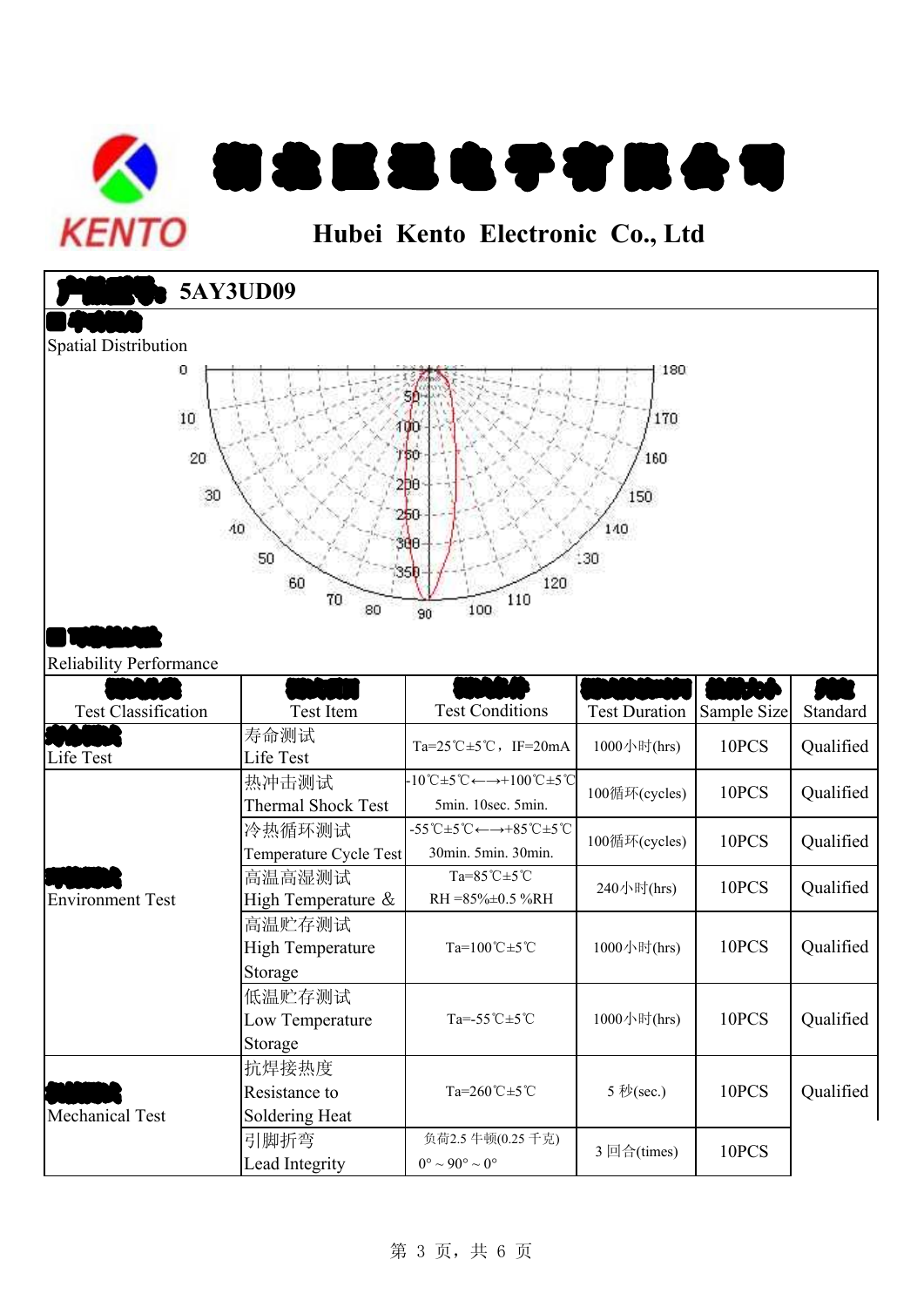

 $\bullet$  5AY3UD09



第 4 页,共 6 页